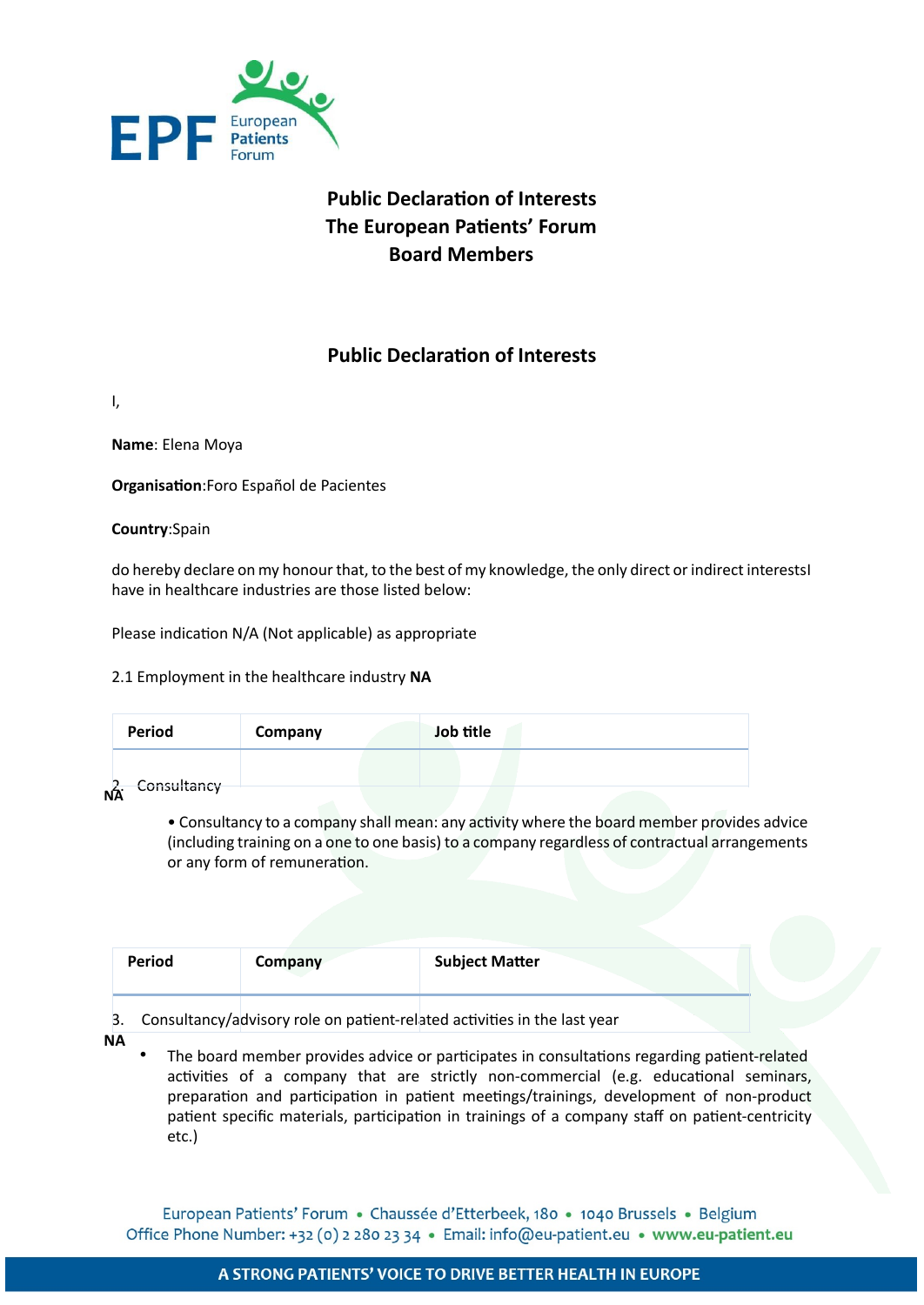

#### Strategic **NA**

| Period | Company | <b>Subject Matter</b> |
|--------|---------|-----------------------|
|        |         |                       |

#### Advisory Role **NA**

Strategic advisory role for a company shall mean: any activity where the board members participating (with a right to vote/influence the outputs) in  $a(n)$  (scientific) advisory board/steering committee with the role of providing advice/expressing opinions on the (future) strategy, direction and development activities of a healthcare company, either in terms of general strategy or product related strategy, regardless of contractual arrangements or any form of remuneration.

| Period | Company | <b>Product</b> | <b>Therapeutic Indication</b> |
|--------|---------|----------------|-------------------------------|
|        |         |                |                               |

# 4. Financial Interests **NA**

| Period | Company | <b>Subject Matter</b> |
|--------|---------|-----------------------|
|        |         |                       |

### 5. Principal Investigator NA

| Period | Company | <b>Subject Matter</b> |
|--------|---------|-----------------------|
|        |         |                       |

#### 6. Investigator NA

| Period | Company | <b>Subject Matter</b> |
|--------|---------|-----------------------|
|        |         |                       |

7. Grant / Funding to Organisation /Institution in 2016 (This is the organisation which nominated you to become a member of EPF) **NA**

| Company | <b>Subject Matter and amount</b> |  |
|---------|----------------------------------|--|
|         |                                  |  |
|         |                                  |  |